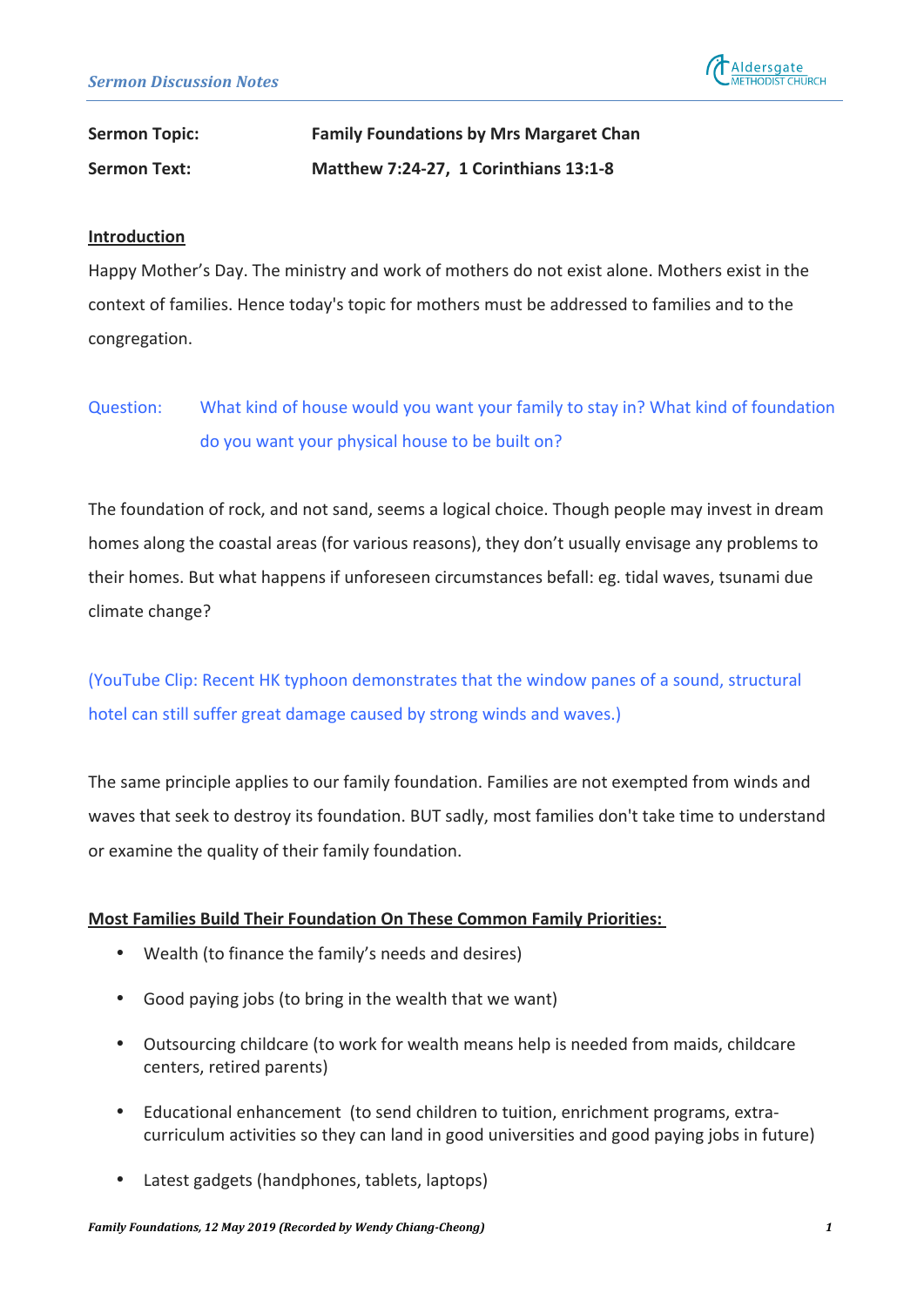

Enjoyment (holidays, home entertainment system, play stations)

If these priorities are not wrong by themselves, then what may be wrong?

**1 Corinthians 13:1-3**: Paul exhorts us that gifts are from God and good works are not bad. But if we don't have love as foundation in the expression of these gifts and good works, what we do amount to nothing.

Similarly, this principle of love applies to family foundation. It is convenient to substitute love with easy gifts for our family. But all that we do for the sake of the family comes to nothing if love is not the foundation. Without love, the foundation we built in the family is sandy foundation. Human beings are created by God to enjoy loving relationships with Him and one another. Yet we have become human machines who struggle to be in relationship with one another.

(YouTube Clip: Even a dog knows a fish will die without water. Fishes need water like humans need love. Are we humans aware of the tragedy of our loved ones dying inside of them due to a lack of love?)

#### **What Does Love Look And Feel Like? (I Corinthians 13: 4-8)**

Paul exhorts us that love is not an abstract subject. It can be lived out in practical ways. The characteristics of love are listed in groups :

## **1. Love Is Patient And Kind**

To be patient is to pace and walk with one another. Patience recognises that everyone in the family has a different stride in their journey of life. To be kind is to face problems with one another rather than let individuals fight their battles alone.

#### **2. Love Does Not Envy, Does Not Boast, Is Not Proud**

Do we as parents envy other kids who outdo our children? Do we fall into a trap of a constant need to push our children to compete against a crowd so as to make us proud? Or do we quietly and joyfully enjoy our children, without having them out-perform against others?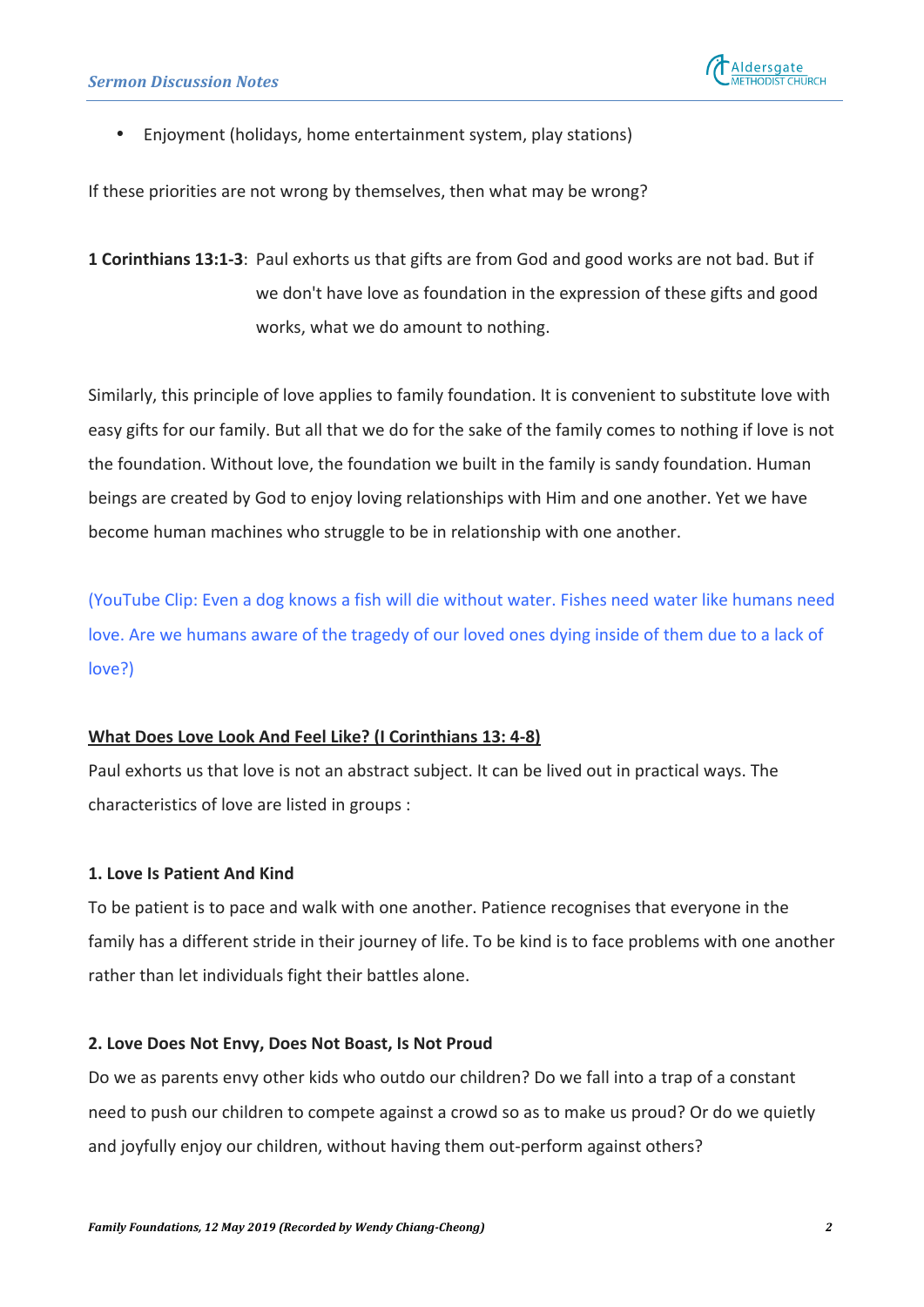

#### 3. Love Is Not Rude, Not Self-Seeking, Not Easily Angered And Keeps No Record Of Wrongs

Anger and finger pointing in front of our children is unhealthy. It raises frightened and insecure children. Though anger as an emotion is not wrong (Eph 4:26), we need to ask if we are handling anger in a healthy way in front of our family? Are we guilty of dishonouring one another when we shout at one another in anger, and bring up past records of wrong against each other?

(Book Recommendation: "Kids in Danger" by Ross Campbell)

#### **4. Love Does Not Delight In Evil But Rejoices With The Truth**

The struggle between good and bad is real within us.

The Wolf Diagram: Illustrates that there are 2 wolves inside each of us. One wolf is EVIL: It is anger, envy, sorrow, regret, greed, arrogance, self-pity, guilt, resentment, inferiority, lies, false pride, superiority and ego. One wolf is GOOD: It is joy, peace, love, hope, serenity, humility, kindness, benevolence, empathy, generiosity, truth, compassion and faith. Which wolf wins? The one we feed the most.

Point? What we pay attention to will act out in life. If our love towards our family is to be good and truthful, we have to rely on the leadership of the Holy Spirit, walk in step with God's values and put priority on loving God and others.

#### **5. Love Always Protects**

Do our family find us trustworthy at all times? A love that doesn't protect cannot be trusted. In our Asian culture and by our upbringing, we oft' confuse discipline with abuse (esp done out of anger). Abuse is opposite of protection. To protect is to walk and persevere with one another through thick and thin. A love that protects is proactive to help family members face challenges in different situations (like a breakup), face challenges in different seasons...coming alongside to protect in their times of self-doubt, failures and losses.